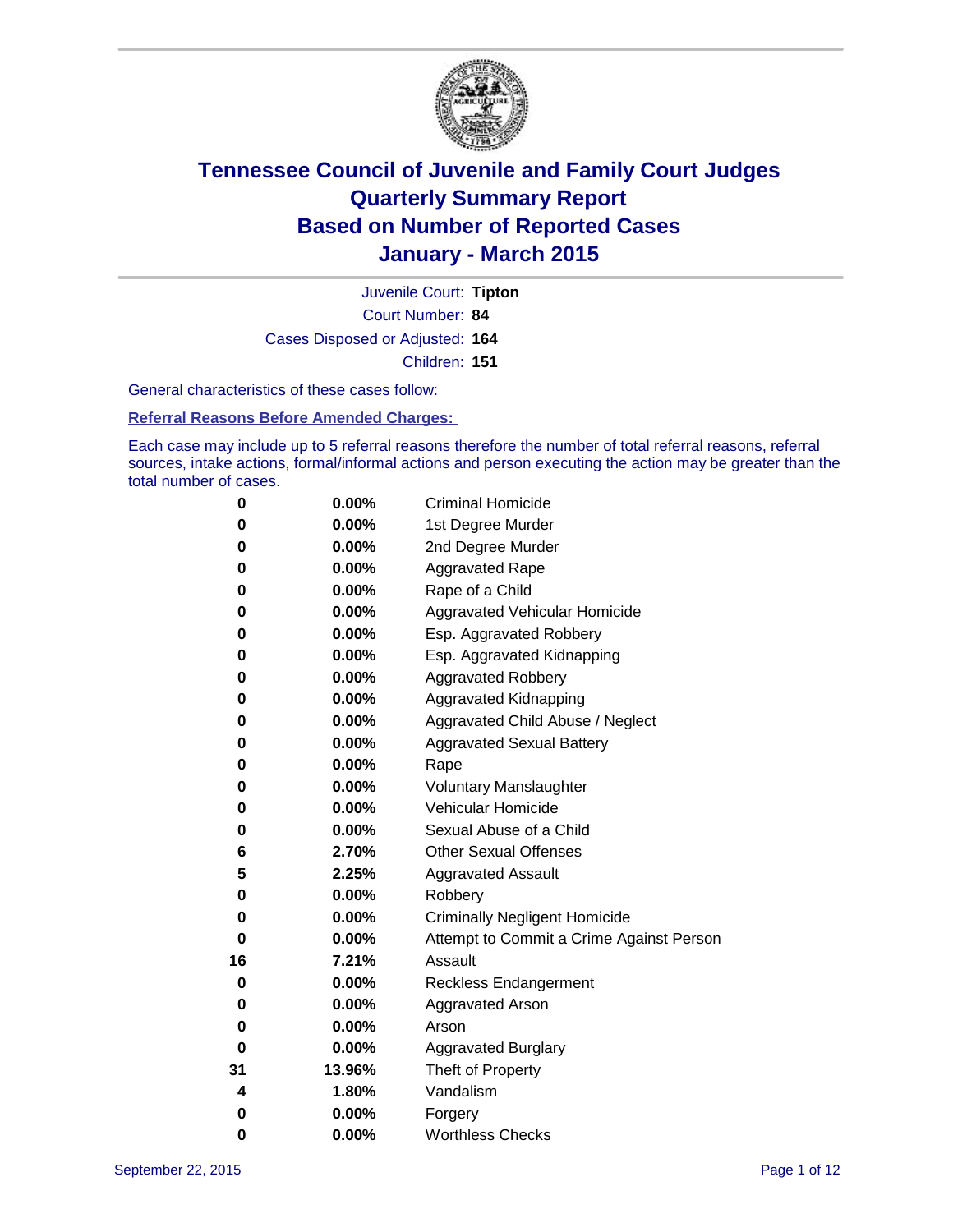

Court Number: **84** Juvenile Court: **Tipton** Cases Disposed or Adjusted: **164** Children: **151**

#### **Referral Reasons Before Amended Charges:**

Each case may include up to 5 referral reasons therefore the number of total referral reasons, referral sources, intake actions, formal/informal actions and person executing the action may be greater than the total number of cases.

| 0        | 0.00%  | Illegal Possession / Fraudulent Use of Credit / Debit Cards |
|----------|--------|-------------------------------------------------------------|
| 5        | 2.25%  | <b>Burglary</b>                                             |
| 7        | 3.15%  | Unauthorized Use of a Vehicle                               |
| 0        | 0.00%  | <b>Cruelty to Animals</b>                                   |
| 8        | 3.60%  | Sale of Controlled Substances                               |
| 6        | 2.70%  | <b>Other Drug Offenses</b>                                  |
| 2        | 0.90%  | Possession of Controlled Substances                         |
| 0        | 0.00%  | <b>Criminal Attempt</b>                                     |
| 0        | 0.00%  | Carrying Weapons on School Property                         |
| 12       | 5.41%  | Unlawful Carrying / Possession of a Weapon                  |
| 1        | 0.45%  | <b>Evading Arrest</b>                                       |
| 1        | 0.45%  | Escape                                                      |
| 1        | 0.45%  | Driving Under Influence (DUI)                               |
| 14       | 6.31%  | Possession / Consumption of Alcohol                         |
| 2        | 0.90%  | Resisting Stop, Frisk, Halt, Arrest or Search               |
| 0        | 0.00%  | <b>Aggravated Criminal Trespass</b>                         |
| 0        | 0.00%  | Harassment                                                  |
| 0        | 0.00%  | Failure to Appear                                           |
| 0        | 0.00%  | Filing a False Police Report                                |
| 0        | 0.00%  | Criminal Impersonation                                      |
| 4        | 1.80%  | <b>Disorderly Conduct</b>                                   |
| 8        | 3.60%  | <b>Criminal Trespass</b>                                    |
| $\bf{0}$ | 0.00%  | <b>Public Intoxication</b>                                  |
| 0        | 0.00%  | Gambling                                                    |
| 32       | 14.41% | <b>Traffic</b>                                              |
| 0        | 0.00%  | <b>Local Ordinances</b>                                     |
| 1        | 0.45%  | Violation of Wildlife Regulations                           |
| 0        | 0.00%  | Contempt of Court                                           |
| 0        | 0.00%  | Violation of Probation                                      |
| 1        | 0.45%  | Violation of Aftercare                                      |
| 21       | 9.46%  | <b>Unruly Behavior</b>                                      |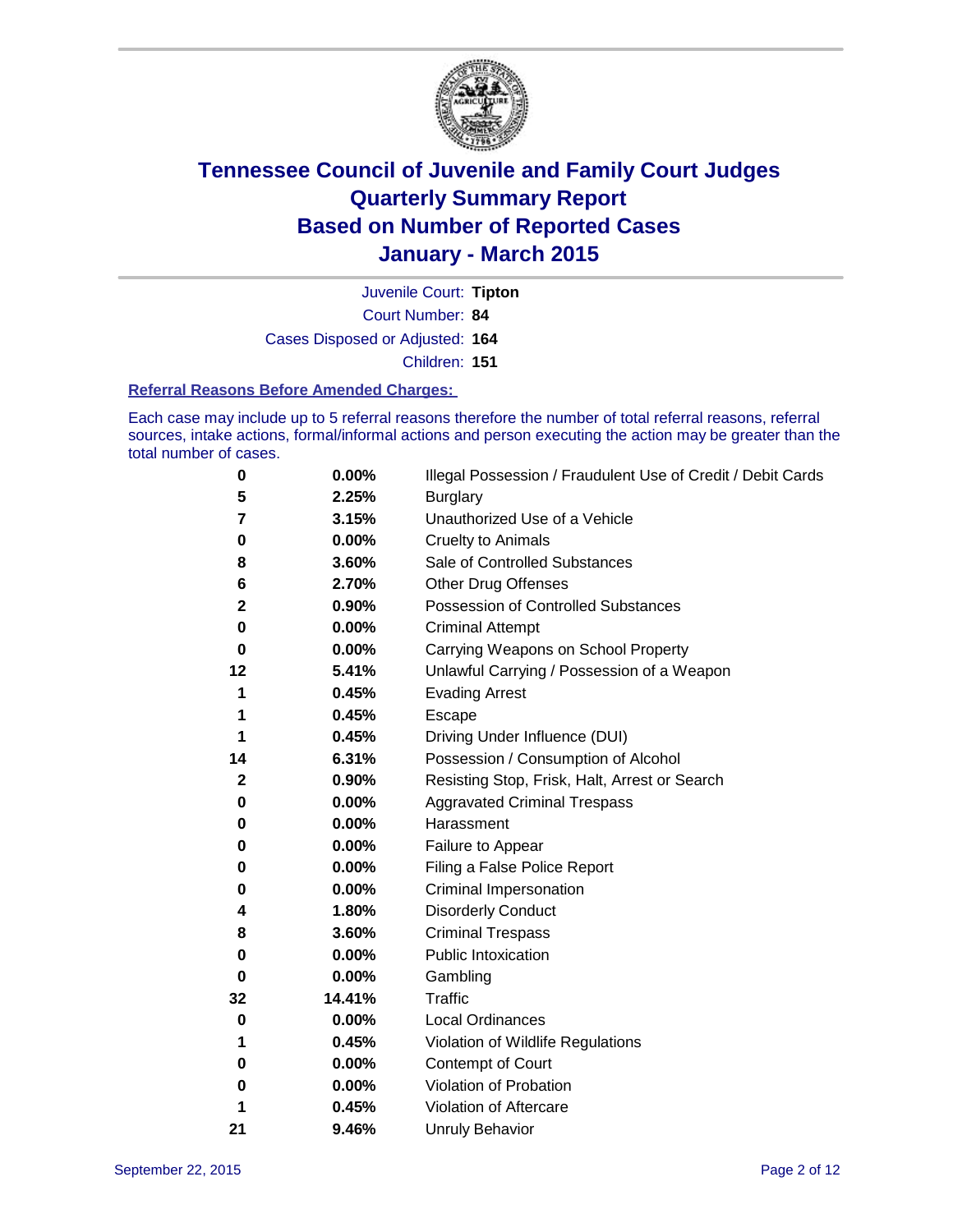

Court Number: **84** Juvenile Court: **Tipton** Cases Disposed or Adjusted: **164** Children: **151**

#### **Referral Reasons Before Amended Charges:**

Each case may include up to 5 referral reasons therefore the number of total referral reasons, referral sources, intake actions, formal/informal actions and person executing the action may be greater than the total number of cases.

| 6   | 2.70%    | Truancy                                |
|-----|----------|----------------------------------------|
| 5   | 2.25%    | In-State Runaway                       |
| 0   | 0.00%    | Out-of-State Runaway                   |
| 6   | 2.70%    | Possession of Tobacco Products         |
| 5   | 2.25%    | Violation of a Valid Court Order       |
| 7   | 3.15%    | <b>Violation of Curfew</b>             |
| 0   | 0.00%    | Sexually Abused Child                  |
| 0   | 0.00%    | <b>Physically Abused Child</b>         |
| 0   | 0.00%    | Dependency / Neglect                   |
| 0   | 0.00%    | <b>Termination of Parental Rights</b>  |
| 0   | 0.00%    | <b>Violation of Pretrial Diversion</b> |
| 0   | 0.00%    | Violation of Informal Adjustment       |
| 0   | 0.00%    | <b>Judicial Review</b>                 |
| 0   | $0.00\%$ | <b>Administrative Review</b>           |
| 0   | 0.00%    | <b>Foster Care Review</b>              |
| 0   | 0.00%    | Custody                                |
| 0   | $0.00\%$ | Visitation                             |
| 0   | 0.00%    | Paternity / Legitimation               |
| 0   | 0.00%    | Child Support                          |
| 0   | 0.00%    | <b>Request for Medical Treatment</b>   |
| 0   | 0.00%    | <b>Consent to Marry</b>                |
| 5   | 2.25%    | Other                                  |
| 222 | 100.00%  | <b>Total Referrals</b>                 |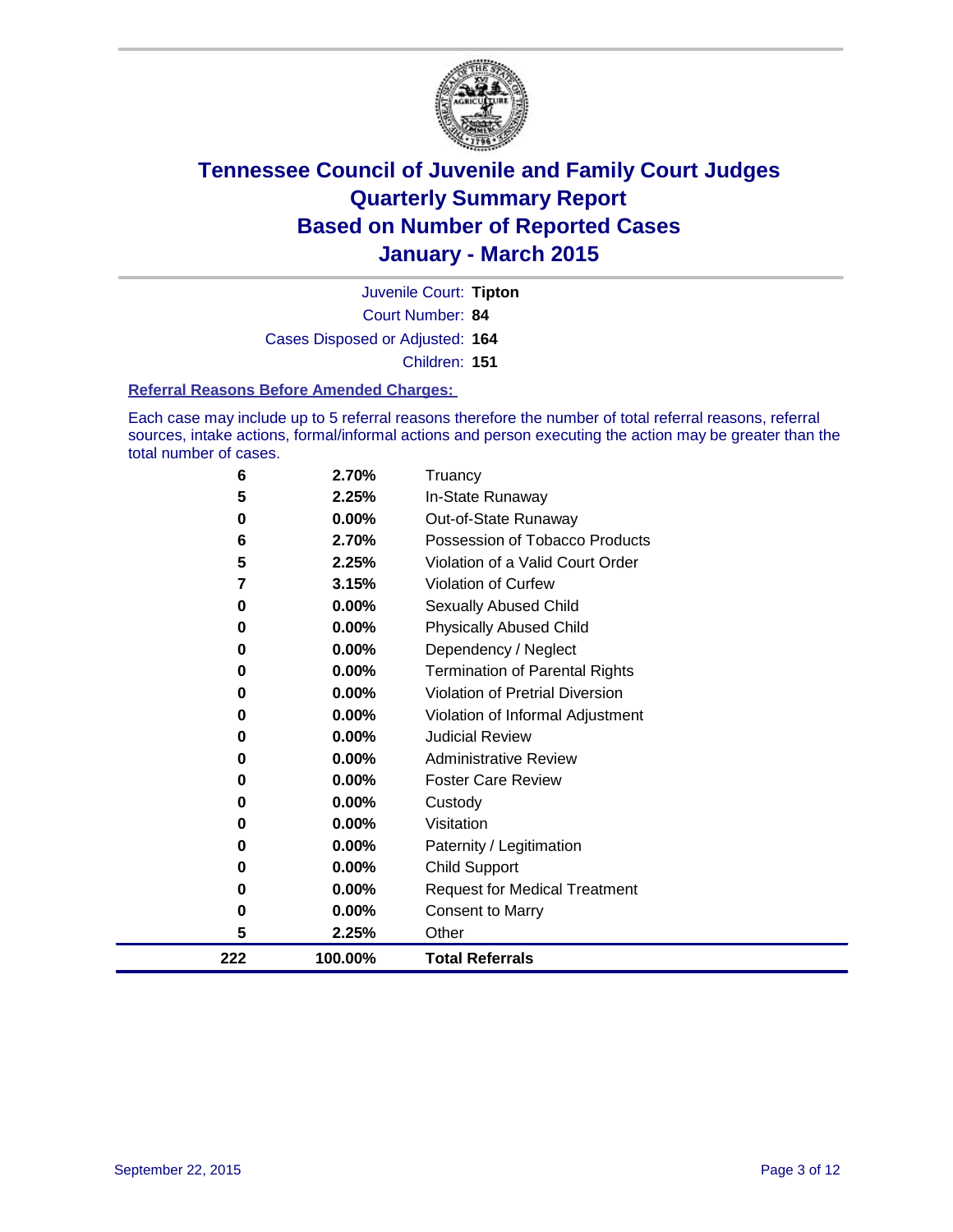

|                            | Juvenile Court: Tipton          |                    |
|----------------------------|---------------------------------|--------------------|
|                            | Court Number: 84                |                    |
|                            | Cases Disposed or Adjusted: 164 |                    |
|                            | Children: 151                   |                    |
| <b>Referral Sources: 1</b> |                                 |                    |
| 400                        | 01001                           | $l$ au Enforcement |

| 222          | 100.00%  | <b>Total Referral Sources</b>     |
|--------------|----------|-----------------------------------|
| 0            | $0.00\%$ | Other                             |
| 0            | $0.00\%$ | Unknown                           |
| 0            | $0.00\%$ | Hospital                          |
| 0            | $0.00\%$ | Child & Parent                    |
| 0            | $0.00\%$ | Victim                            |
| 0            | 0.00%    | <b>Other Court</b>                |
| 0            | $0.00\%$ | Social Agency                     |
| 1            | 0.45%    | <b>Court Staff</b>                |
| 0            | $0.00\%$ | <b>District Attorney's Office</b> |
|              | 0.45%    | <b>Other State Department</b>     |
| 1            | 0.45%    | <b>DCS</b>                        |
| 0            | $0.00\%$ | <b>CSA</b>                        |
| 29           | 13.06%   | School                            |
| 0            | $0.00\%$ | Self                              |
| 0            | $0.00\%$ | Relatives                         |
| $\mathbf{2}$ | $0.90\%$ | Parents                           |
| 188          | 84.68%   | Law Enforcement                   |

#### **Age of Child at Referral: 2**

| 151 | 100.00%  | <b>Total Child Count</b> |
|-----|----------|--------------------------|
| 0   | $0.00\%$ | <b>Unknown</b>           |
| 1   | 0.66%    | Ages 19 and Over         |
| 46  | 30.46%   | Ages 17 through 18       |
| 62  | 41.06%   | Ages 15 through 16       |
| 35  | 23.18%   | Ages 13 through 14       |
| 6   | 3.97%    | Ages 11 through 12       |
| 1   | 0.66%    | Ages 10 and Under        |

<sup>1</sup> If different than number of Referral Reasons (222), verify accuracy of your court's data.

One child could be counted in multiple categories, verify accuracy of your court's data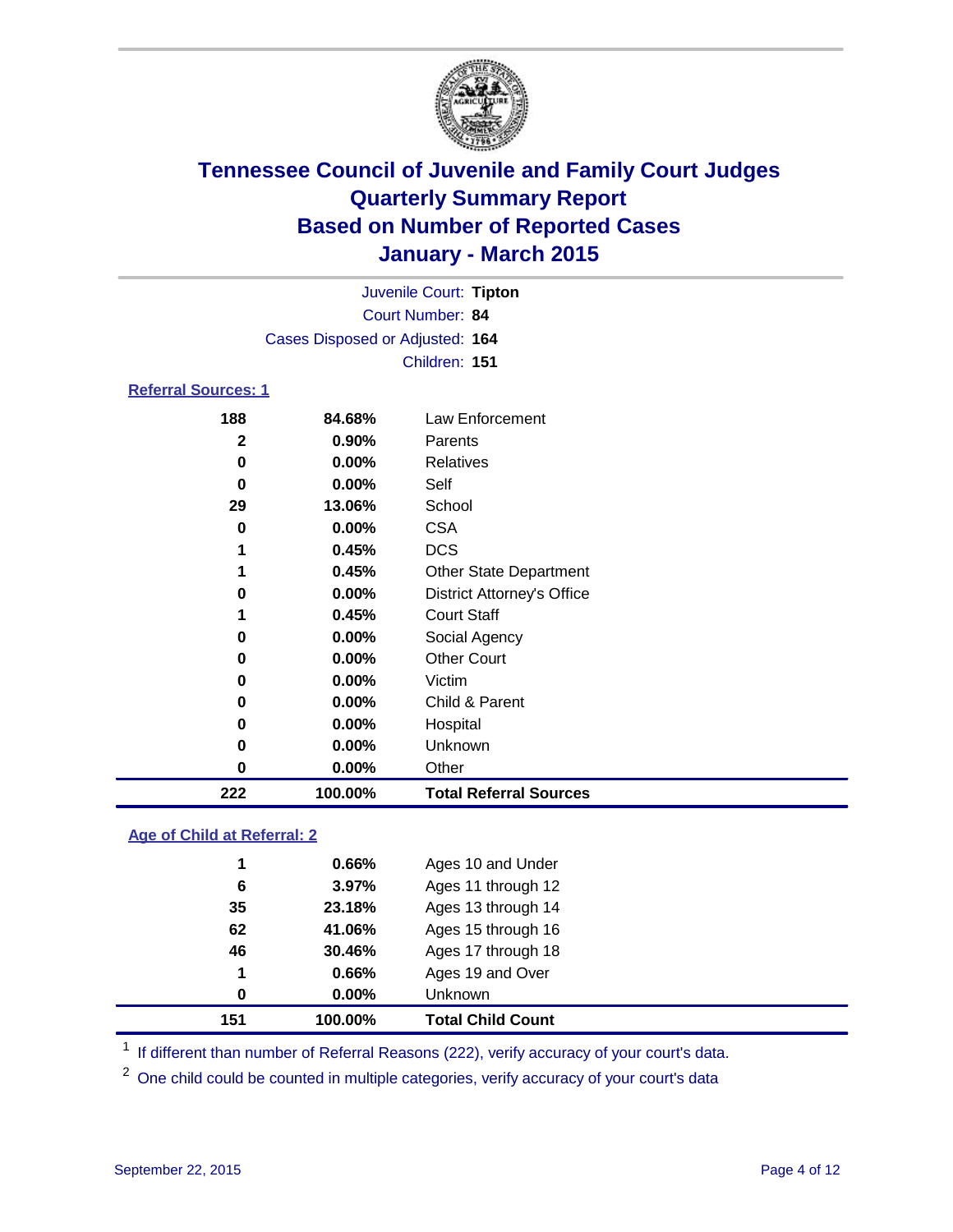

| Juvenile Court: Tipton                  |                                 |                          |  |  |  |
|-----------------------------------------|---------------------------------|--------------------------|--|--|--|
| Court Number: 84                        |                                 |                          |  |  |  |
|                                         | Cases Disposed or Adjusted: 164 |                          |  |  |  |
|                                         |                                 | Children: 151            |  |  |  |
| <b>Sex of Child: 1</b>                  |                                 |                          |  |  |  |
| 105                                     | 69.54%                          | Male                     |  |  |  |
| 45                                      | 29.80%                          | Female                   |  |  |  |
| 1                                       | 0.66%                           | Unknown                  |  |  |  |
| 151                                     | 100.00%                         | <b>Total Child Count</b> |  |  |  |
| Race of Child: 1                        |                                 |                          |  |  |  |
| 117                                     | 77.48%                          | White                    |  |  |  |
| 31                                      | 20.53%                          | African American         |  |  |  |
| 1                                       | 0.66%                           | Native American          |  |  |  |
| 0                                       | 0.00%                           | Asian                    |  |  |  |
| 1                                       | 0.66%                           | Mixed                    |  |  |  |
| 1                                       | 0.66%                           | Unknown                  |  |  |  |
| 151                                     | 100.00%                         | <b>Total Child Count</b> |  |  |  |
| <b>Hispanic Origin: 1</b>               |                                 |                          |  |  |  |
| 1                                       | 0.66%                           | Yes                      |  |  |  |
| 149                                     | 98.68%                          | No                       |  |  |  |
| 1                                       | 0.66%                           | Unknown                  |  |  |  |
| 151                                     | 100.00%                         | <b>Total Child Count</b> |  |  |  |
| <b>School Enrollment of Children: 1</b> |                                 |                          |  |  |  |
| 141                                     | 93.38%                          | Yes                      |  |  |  |
| 5                                       | 3.31%                           | No                       |  |  |  |
| 5                                       | 3.31%                           | Unknown                  |  |  |  |
| 151                                     | 100.00%                         | <b>Total Child Count</b> |  |  |  |

One child could be counted in multiple categories, verify accuracy of your court's data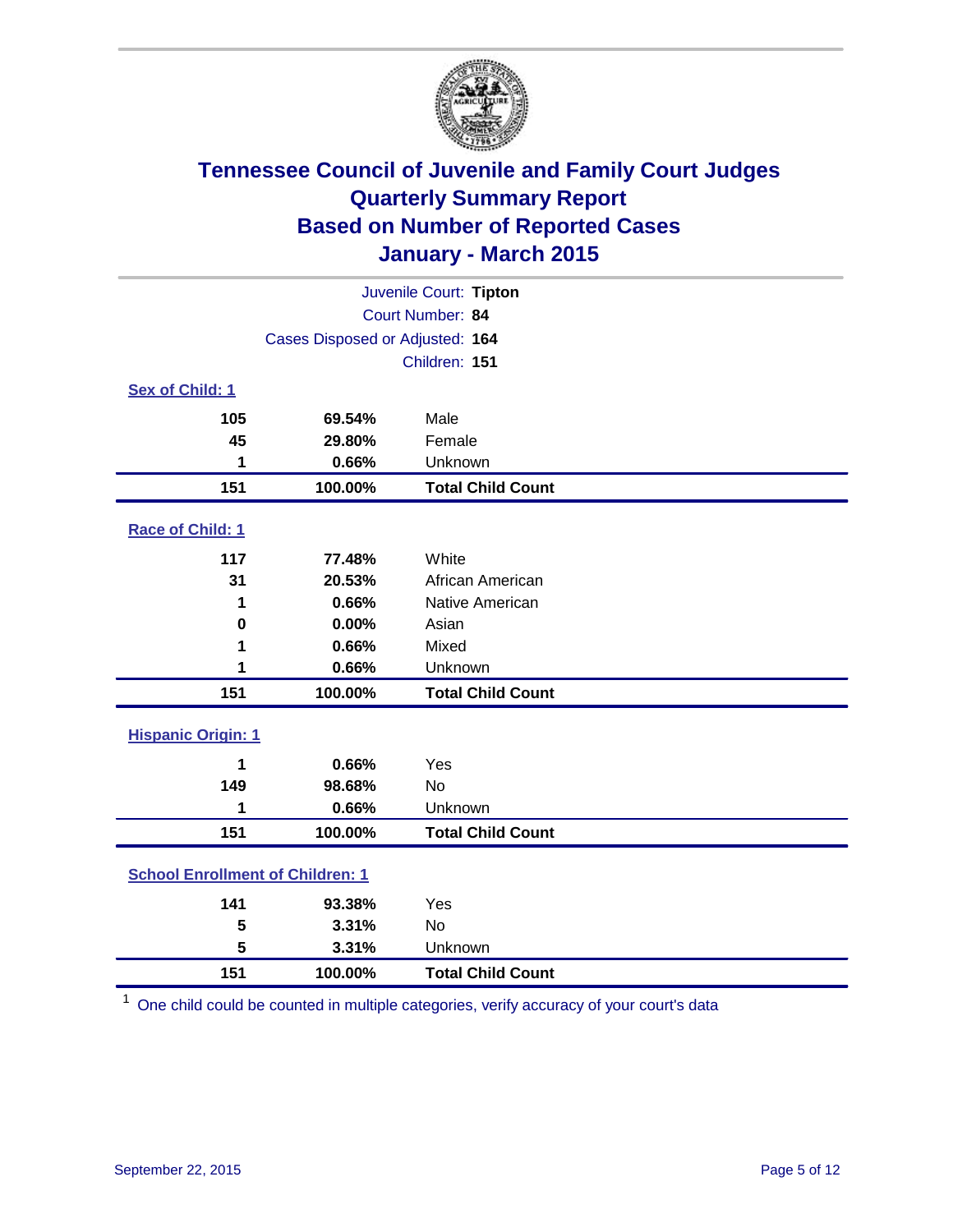

|                                                           |                                 | Juvenile Court: Tipton       |  |
|-----------------------------------------------------------|---------------------------------|------------------------------|--|
|                                                           |                                 | Court Number: 84             |  |
|                                                           | Cases Disposed or Adjusted: 164 |                              |  |
|                                                           |                                 | Children: 151                |  |
| <b>Living Arrangement of Child at Time of Referral: 1</b> |                                 |                              |  |
| 33                                                        | 21.85%                          | With Both Biological Parents |  |
| 1                                                         | 0.66%                           | With Father and Stepmother   |  |
| 4                                                         | 2.65%                           | With Mother and Stepfather   |  |
| 79                                                        | 52.32%                          | <b>With Mother</b>           |  |
| 10                                                        | 6.62%                           | With Father                  |  |
| 9                                                         | 5.96%                           | <b>With Relatives</b>        |  |
| 0                                                         | $0.00\%$                        | With Adoptive Parents        |  |
| 0                                                         | $0.00\%$                        | With Foster Family           |  |
| 0                                                         | $0.00\%$                        | In a Group Home              |  |
| 1                                                         | 0.66%                           | In a Residential Center      |  |
| 0                                                         | $0.00\%$                        | In an Institution            |  |
| 0                                                         | $0.00\%$                        | Independent                  |  |
| 13                                                        | 8.61%                           | Unknown                      |  |
| 1                                                         | 0.66%                           | Other                        |  |
| 151                                                       | 100.00%                         | <b>Total Child Count</b>     |  |
| <b>Type of Detention: 2</b>                               |                                 |                              |  |

| 0   | 0.00%    | Non-Secure Placement         |
|-----|----------|------------------------------|
| 0   | $0.00\%$ | Juvenile Detention Facility  |
| 0   | 0.00%    | Jail - Complete Separation   |
| 0   | $0.00\%$ | Jail - Partial Separation    |
| 0   | $0.00\%$ | Jail - No Separation         |
| 0   | 0.00%    | <b>Psychiatric Hospital</b>  |
| 144 | 87.80%   | Unknown                      |
| 20  | 12.20%   | Does Not Apply               |
| 0   | 0.00%    | Other                        |
| 164 | 100.00%  | <b>Total Detention Count</b> |

<sup>1</sup> One child could be counted in multiple categories, verify accuracy of your court's data

If different than number of Cases (164) verify accuracy of your court's data.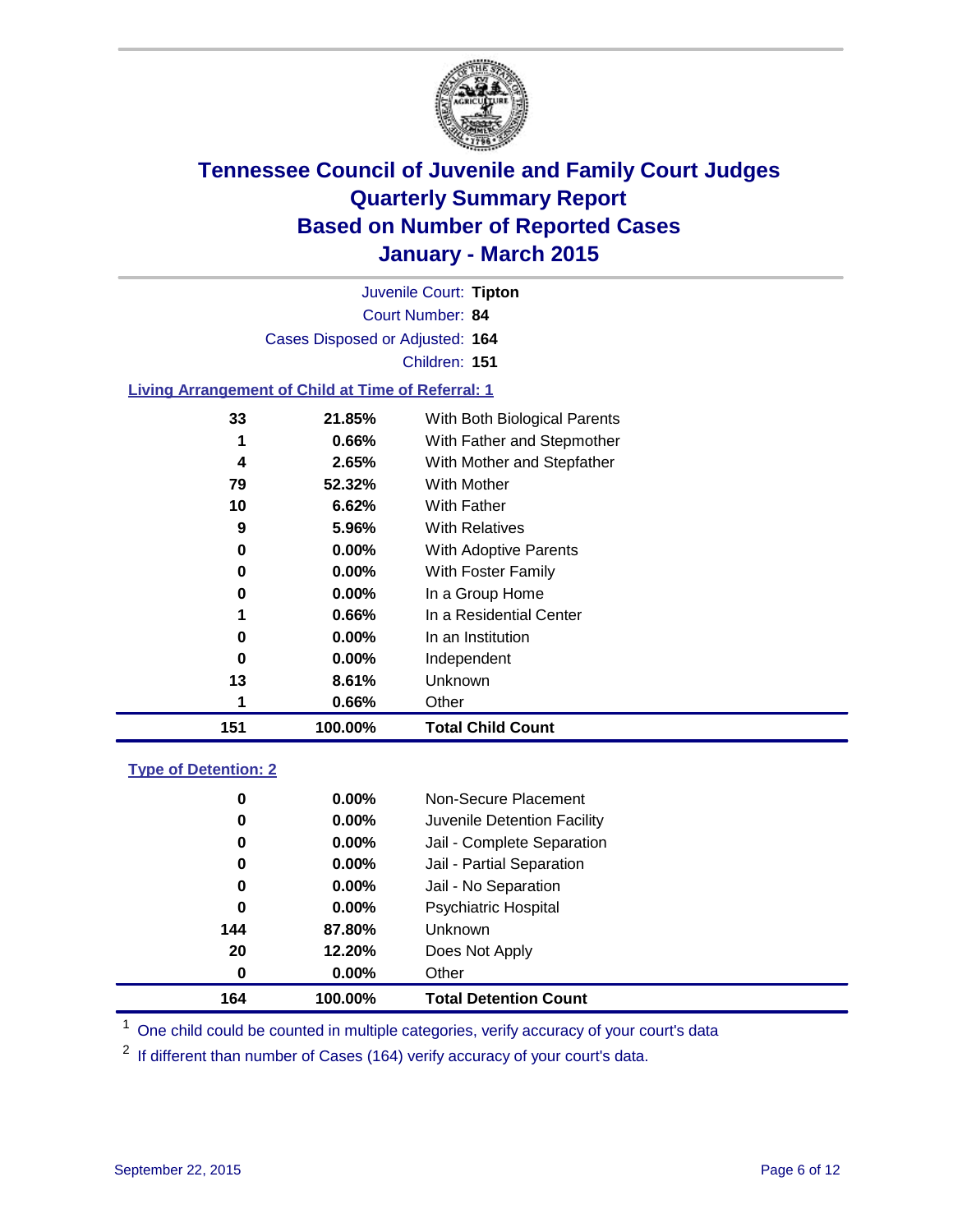

|                                                    | Juvenile Court: Tipton          |                                      |  |  |  |  |  |
|----------------------------------------------------|---------------------------------|--------------------------------------|--|--|--|--|--|
| Court Number: 84                                   |                                 |                                      |  |  |  |  |  |
|                                                    | Cases Disposed or Adjusted: 164 |                                      |  |  |  |  |  |
|                                                    | Children: 151                   |                                      |  |  |  |  |  |
| <b>Placement After Secure Detention Hearing: 1</b> |                                 |                                      |  |  |  |  |  |
| $\bf{0}$                                           | 0.00%                           | Returned to Prior Living Arrangement |  |  |  |  |  |
| 0                                                  | 0.00%                           | Juvenile Detention Facility          |  |  |  |  |  |
| 0                                                  | 0.00%                           | Jail                                 |  |  |  |  |  |
| 0                                                  | 0.00%                           | Shelter / Group Home                 |  |  |  |  |  |
| $\bf{0}$                                           | 0.00%                           | <b>Foster Family Home</b>            |  |  |  |  |  |
| $\bf{0}$                                           | 0.00%                           | <b>Psychiatric Hospital</b>          |  |  |  |  |  |
| 144                                                | 87.80%                          | Unknown                              |  |  |  |  |  |
| 20                                                 | 12.20%                          | Does Not Apply                       |  |  |  |  |  |
| $\bf{0}$                                           | 0.00%                           | Other                                |  |  |  |  |  |
| 164                                                | 100.00%                         | <b>Total Placement Count</b>         |  |  |  |  |  |
| <b>Intake Actions: 2</b>                           |                                 |                                      |  |  |  |  |  |
|                                                    |                                 |                                      |  |  |  |  |  |
| 192                                                | 86.49%                          | <b>Petition Filed</b>                |  |  |  |  |  |
| $\bf{0}$                                           | 0.00%                           | <b>Motion Filed</b>                  |  |  |  |  |  |
| 29                                                 | 13.06%                          | <b>Citation Processed</b>            |  |  |  |  |  |
| 0                                                  | 0.00%                           | Notification of Paternity Processed  |  |  |  |  |  |
| 0                                                  | 0.00%                           | Scheduling of Judicial Review        |  |  |  |  |  |
| 0                                                  | 0.00%                           | Scheduling of Administrative Review  |  |  |  |  |  |
| $\bf{0}$                                           | 0.00%                           | Scheduling of Foster Care Review     |  |  |  |  |  |
| 1                                                  | 0.45%                           | Unknown                              |  |  |  |  |  |
| 0                                                  | 0.00%                           | Does Not Apply                       |  |  |  |  |  |
| 0                                                  | 0.00%                           | Other                                |  |  |  |  |  |
| 222                                                | 100.00%                         | <b>Total Intake Count</b>            |  |  |  |  |  |

<sup>1</sup> If different than number of Cases (164) verify accuracy of your court's data.

<sup>2</sup> If different than number of Referral Reasons (222), verify accuracy of your court's data.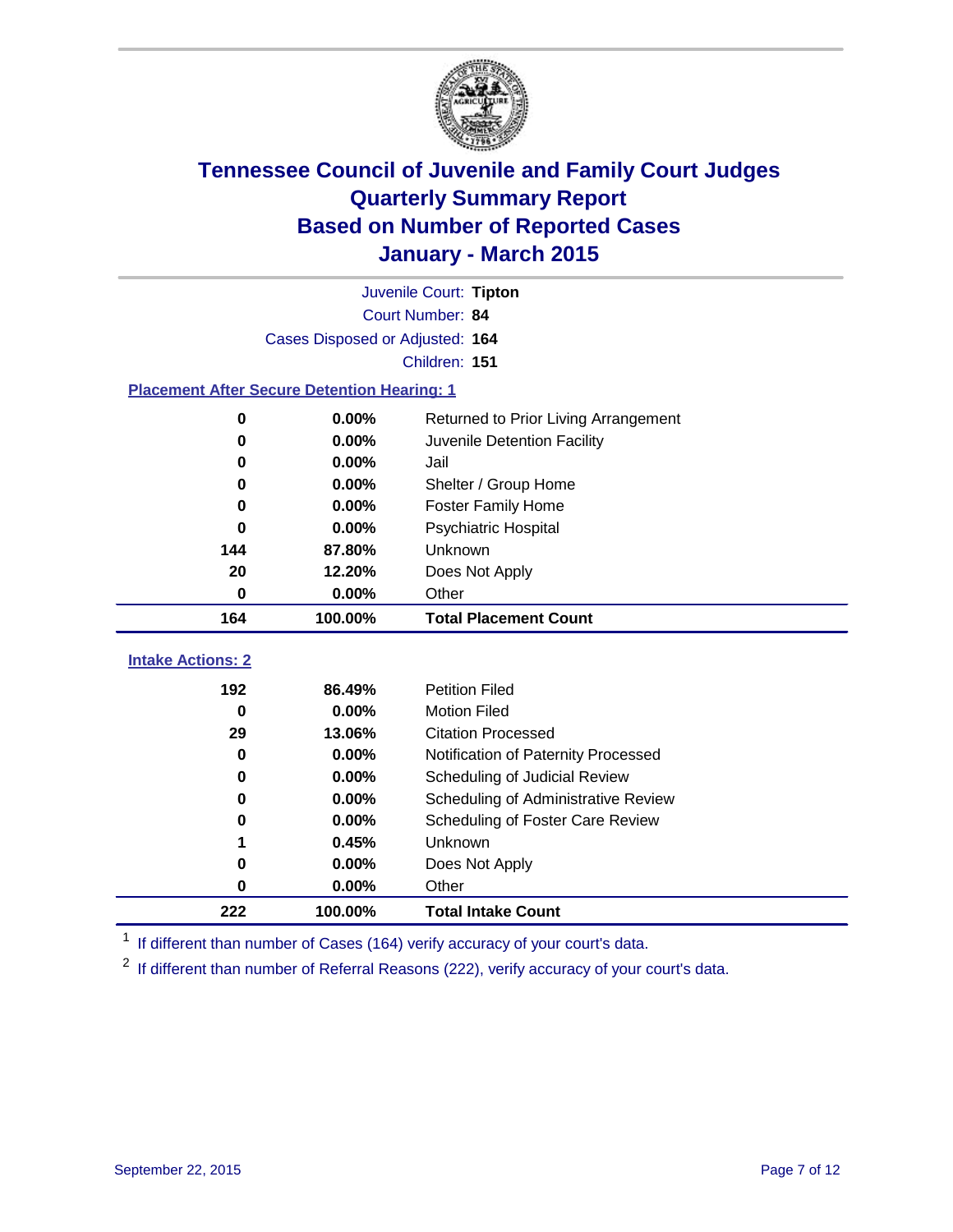

Court Number: **84** Juvenile Court: **Tipton** Cases Disposed or Adjusted: **164** Children: **151**

#### **Last Grade Completed by Child: 1**

| 151       | 100.00%        | <b>Total Child Count</b> |
|-----------|----------------|--------------------------|
| 0         | $0.00\%$       | Other                    |
| 5         | 3.31%          | Unknown                  |
| 0         | 0.00%          | Never Attended School    |
| 0         | 0.00%          | Graduated                |
| 0         | 0.00%          | <b>GED</b>               |
| $\pmb{0}$ | 0.00%          | Non-Graded Special Ed    |
| 17        | 11.26%         | 12th Grade               |
| 43        | 28.48%         | 11th Grade               |
| 32        | 21.19%         | 10th Grade               |
| $\pmb{0}$ | 0.00%          | 9th Grade                |
| 22        | 14.57%         | 9th Grade                |
| $\pmb{0}$ | 0.00%          | 8th Grade                |
| 18        | 11.92%         | 8th Grade                |
| 0         | 0.00%          | 7th Grade                |
| 7         | 4.64%          | 7th Grade                |
| 0         | 0.00%          | 6th Grade                |
| 3         | 1.99%          | 6th Grade                |
| 0         | 1.99%<br>0.00% | 5th Grade                |
| 0<br>3    | 0.00%          | 4th Grade<br>5th Grade   |
| 0         | 0.00%          | 4th Grade                |
| 0         | 0.00%          | 3rd Grade                |
| 1         | 0.66%          | 3rd Grade                |
| 0         | 0.00%          | 2nd Grade                |
| 0         | 0.00%          | 2nd Grade                |
| 0         | 0.00%          | 1st Grade                |
| 0         | 0.00%          | 1st Grade                |
| 0         | 0.00%          | Kindergarten             |
| 0         | 0.00%          | Preschool                |
| 0         | 0.00%          | Too Young for School     |
|           |                |                          |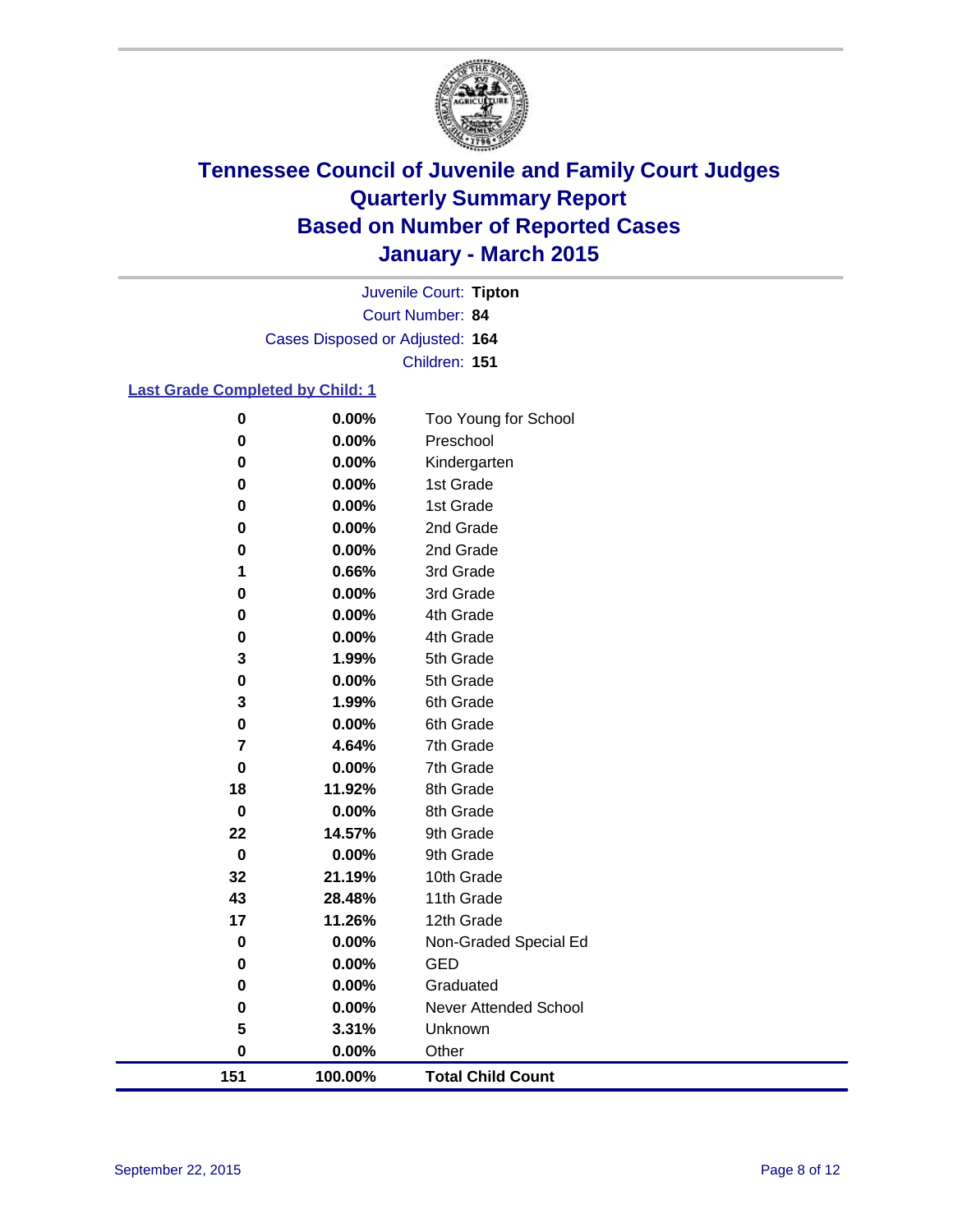

|     |                                         | Juvenile Court: Tipton                                                                  |  |  |  |
|-----|-----------------------------------------|-----------------------------------------------------------------------------------------|--|--|--|
|     |                                         | Court Number: 84                                                                        |  |  |  |
|     | Cases Disposed or Adjusted: 164         |                                                                                         |  |  |  |
|     |                                         | Children: 151                                                                           |  |  |  |
|     | <b>Enrolled in Special Education: 1</b> |                                                                                         |  |  |  |
| 11  | 7.28%                                   | Yes                                                                                     |  |  |  |
| 127 | 84.11%                                  | No                                                                                      |  |  |  |
| 13  | 8.61%                                   | Unknown                                                                                 |  |  |  |
| 151 | 100.00%                                 | <b>Total Child Count</b>                                                                |  |  |  |
|     |                                         | One child could be counted in multiple categories, verify accuracy of your court's data |  |  |  |
|     | <b>Action Executed By: 1</b>            |                                                                                         |  |  |  |

| 222 | 100.00%  | <b>Total Action Count</b> |
|-----|----------|---------------------------|
| 0   | $0.00\%$ | Unknown                   |
| 0   | $0.00\%$ | Other                     |
| 0   | $0.00\%$ | <b>YSO</b>                |
| 72  | 32.43%   | Magistrate                |
| 150 | 67.57%   | Judge                     |
|     |          |                           |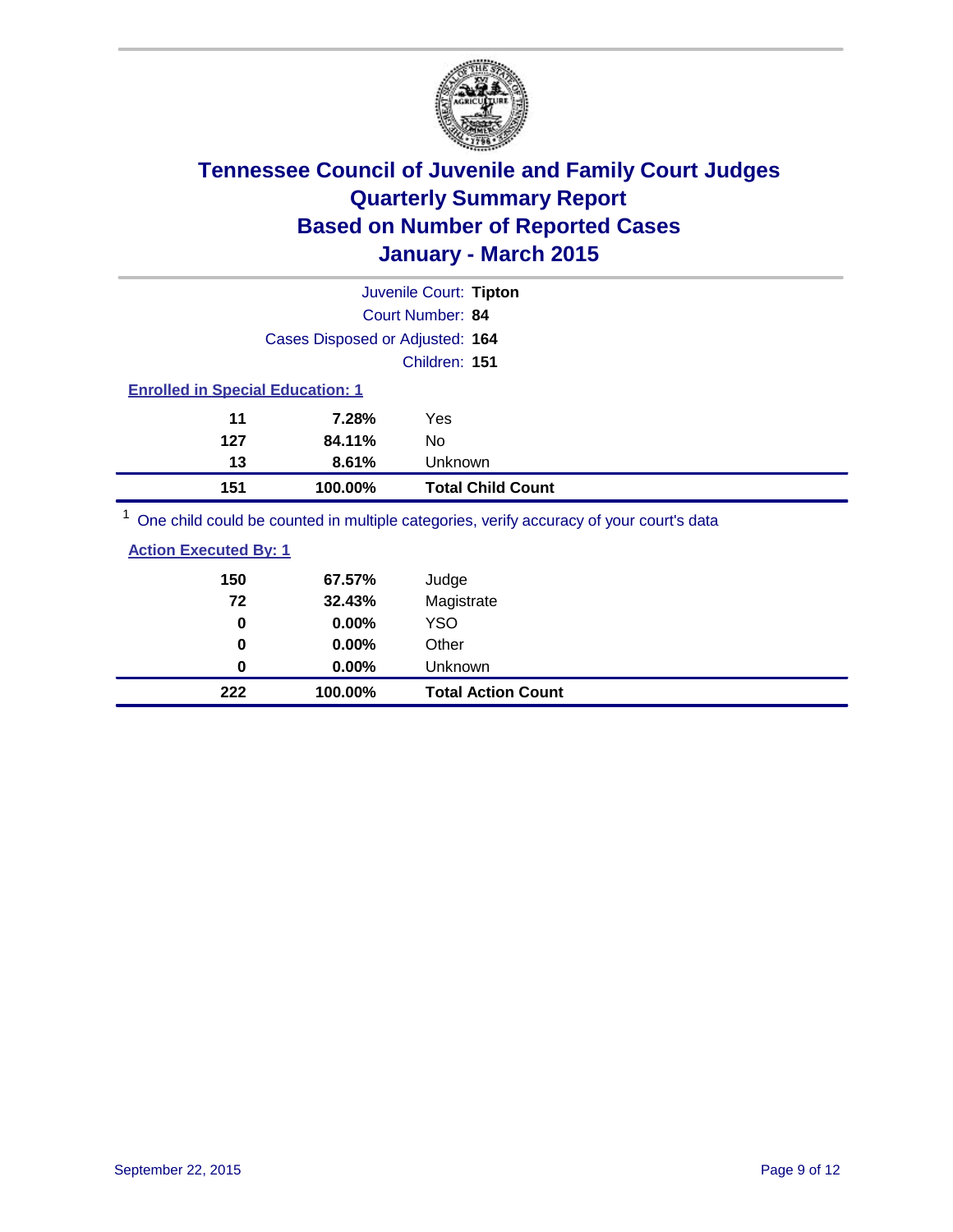

Court Number: **84** Juvenile Court: **Tipton** Cases Disposed or Adjusted: **164** Children: **151**

#### **Formal / Informal Actions: 1**

| 101 | 45.50%   | Dismissed                                        |
|-----|----------|--------------------------------------------------|
| 0   | $0.00\%$ | Retired / Nolle Prosequi                         |
| 89  | 40.09%   | <b>Complaint Substantiated Delinquent</b>        |
| 0   | $0.00\%$ | <b>Complaint Substantiated Status Offender</b>   |
| 0   | $0.00\%$ | <b>Complaint Substantiated Dependent/Neglect</b> |
| 0   | $0.00\%$ | <b>Complaint Substantiated Abused</b>            |
| 0   | $0.00\%$ | <b>Complaint Substantiated Mentally III</b>      |
| 0   | $0.00\%$ | Informal Adjustment                              |
| 0   | $0.00\%$ | <b>Pretrial Diversion</b>                        |
| 0   | $0.00\%$ | <b>Transfer to Adult Court Hearing</b>           |
| 0   | $0.00\%$ | Charges Cleared by Transfer to Adult Court       |
| 0   | $0.00\%$ | Special Proceeding                               |
| 0   | $0.00\%$ | <b>Review Concluded</b>                          |
| 0   | $0.00\%$ | Case Held Open                                   |
| 32  | 14.41%   | Other                                            |
| 0   | $0.00\%$ | <b>Unknown</b>                                   |
| 222 | 100.00%  | <b>Total Action Count</b>                        |

<sup>1</sup> If different than number of Referral Reasons (222), verify accuracy of your court's data.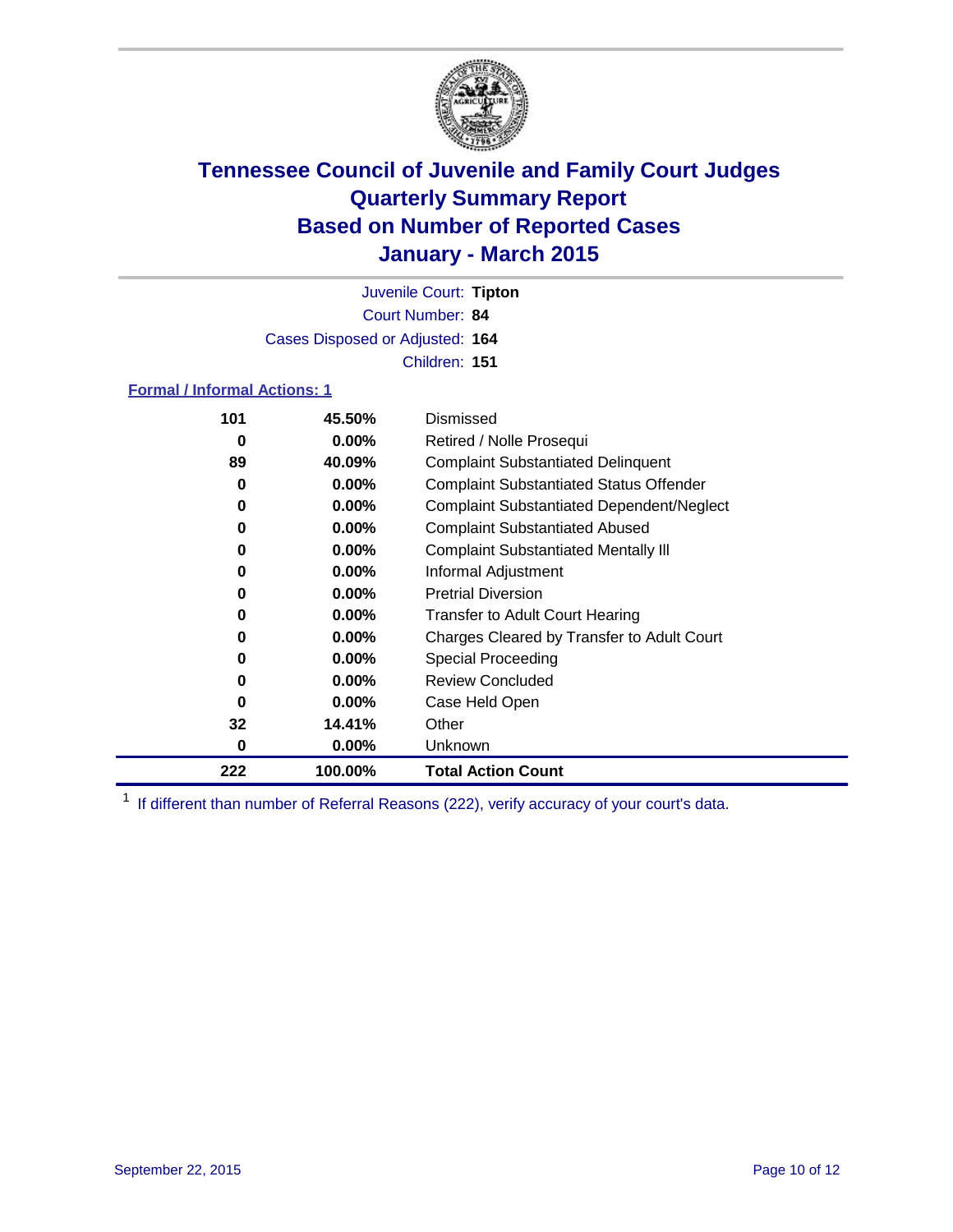

|                       |                                 | Juvenile Court: Tipton                                |
|-----------------------|---------------------------------|-------------------------------------------------------|
|                       |                                 | Court Number: 84                                      |
|                       | Cases Disposed or Adjusted: 164 |                                                       |
|                       |                                 | Children: 151                                         |
| <b>Case Outcomes:</b> |                                 | There can be multiple outcomes for one child or case. |
| 69                    | 24.21%                          | <b>Case Dismissed</b>                                 |
| 0                     | 0.00%                           | Case Retired or Nolle Prosequi                        |
| 0                     | 0.00%                           | Warned / Counseled                                    |
| 3                     | 1.05%                           | Held Open For Review                                  |
| 11                    | 3.86%                           | Supervision / Probation to Juvenile Court             |
| 42                    | 14.74%                          | <b>Probation to Parents</b>                           |
| 0                     | 0.00%                           | Referral to Another Entity for Supervision / Service  |
| 0                     | 0.00%                           | Referred for Mental Health Counseling                 |
| 0                     | 0.00%                           | Referred for Alcohol and Drug Counseling              |
| 8                     | 2.81%                           | Referred to Alternative School                        |
| 0                     | 0.00%                           | Referred to Private Child Agency                      |
| 4                     | 1.40%                           | Referred to Defensive Driving School                  |
| 13                    | 4.56%                           | Referred to Alcohol Safety School                     |
| 0                     | 0.00%                           | Referred to Juvenile Court Education-Based Program    |
| 0                     | 0.00%                           | Driver's License Held Informally                      |
| 0                     | 0.00%                           | <b>Voluntary Placement with DMHMR</b>                 |
| 0                     | 0.00%                           | <b>Private Mental Health Placement</b>                |
| 0                     | 0.00%                           | <b>Private MR Placement</b>                           |
| 0                     | 0.00%                           | Placement with City/County Agency/Facility            |
| 0                     | 0.00%                           | Placement with Relative / Other Individual            |
| 7                     | 2.46%                           | Fine                                                  |
| 42                    | 14.74%                          | <b>Public Service</b>                                 |
| 3                     | 1.05%                           | Restitution                                           |
| 0                     | 0.00%                           | <b>Runaway Returned</b>                               |
| 12                    | 4.21%                           | No Contact Order                                      |
| 3                     | 1.05%                           | Injunction Other than No Contact Order                |
| 15                    | 5.26%                           | <b>House Arrest</b>                                   |
| 13                    | 4.56%                           | <b>Court Defined Curfew</b>                           |
| 0                     | 0.00%                           | Dismissed from Informal Adjustment                    |
| 0                     | 0.00%                           | <b>Dismissed from Pretrial Diversion</b>              |
| 0                     | 0.00%                           | Released from Probation                               |
| 0                     | 0.00%                           | <b>Transferred to Adult Court</b>                     |
| 0                     | 0.00%                           | <b>DMHMR Involuntary Commitment</b>                   |
| 0                     | 0.00%                           | <b>DCS Commitment - Determinate</b>                   |